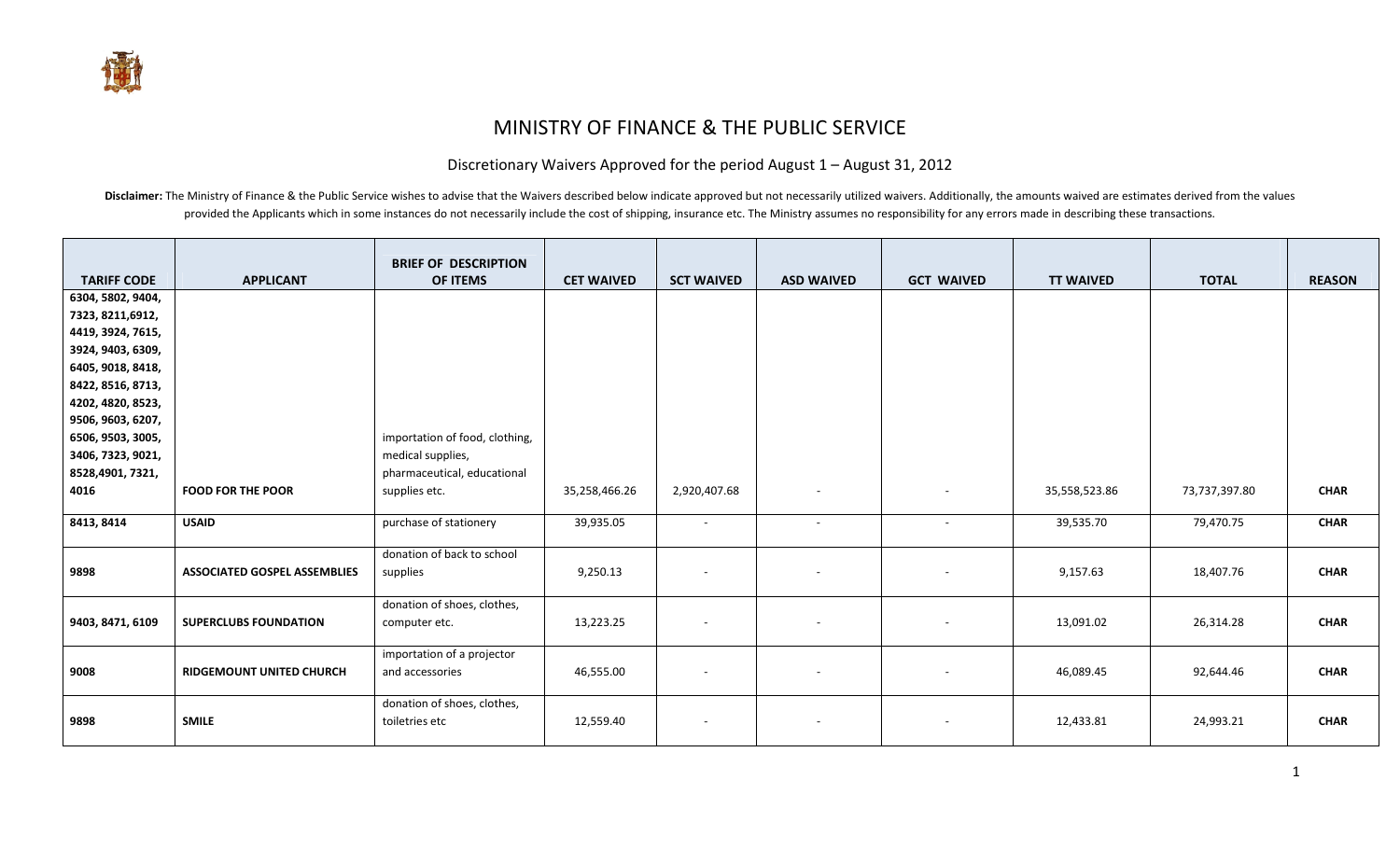

| <b>TARIFF CODE</b>              | <b>APPLICANT</b>                                            | <b>BRIEF OF DESCRIPTION</b><br><b>OF ITEMS</b>        | <b>CET WAIVED</b> | <b>SCT WAIVED</b> | <b>ASD WAIVED</b>        | <b>GCT WAIVED</b> | <b>TT WAIVED</b> | <b>TOTAL</b> | <b>REASON</b> |
|---------------------------------|-------------------------------------------------------------|-------------------------------------------------------|-------------------|-------------------|--------------------------|-------------------|------------------|--------------|---------------|
| 9021                            | <b>JAMAICA REACH TO RECOVERY</b>                            | importation of masectomy<br>products                  | 80,527.46         | $\sim$            | $\overline{\phantom{a}}$ |                   | 146,157.35       | 226,684.81   | <b>CHAR</b>   |
| 9898                            | DELIVERANCE CHURCH OF GOD OF<br><b>JAMAICA</b>              | donation of school supplies<br>etc.                   | 13,458.00         | $\sim$            | $\overline{\phantom{a}}$ |                   | 13,323.42        | 26,781.42    | <b>CHAR</b>   |
| 8518, 8543, 8544,<br>6404, 9898 | UNITING FOR REVIVAL OUTREACH<br><b>MINISTRIES</b>           | donation of clothes, shoes,<br>food etc               | 126,378.00        | $\sim$            | $\overline{\phantom{a}}$ |                   | 125,114.22       | 251,492.22   | <b>CHAR</b>   |
| 9898                            | <b>MOUNT ZION SPIRITUAL HEALING</b><br>TEMPLE, INC          | donation of food, shoes,<br>clothing etc              | 62,804.00         | $\sim$            | $\overline{\phantom{a}}$ |                   | 62,175.96        | 124,979.96   | <b>CHAR</b>   |
| 9898                            | <b>EWARTON CHURCH OF CHRIST</b>                             | donation of back to school<br>supplies, clothing etc. | 179,440.00        | $\sim$            | $\blacksquare$           |                   | 177,645.60       | 357,085.60   | <b>CHAR</b>   |
| 9898                            | <b>CLEFT ROCK OUTREACH</b><br><b>MINISTRIES</b>             | donation of school supplies<br>etc.                   | 62,768.11         | $\sim$            | $\overline{\phantom{a}}$ |                   | 62,140.43        | 124,908.54   | <b>CHAR</b>   |
| 9898                            | <b>MARY, GATE OF HEAVEN ROMAN</b><br><b>CATHOLIC CHURCH</b> | donation of toiletries, clothes<br>etc                | 35,904.00         | $\sim$            | $\overline{\phantom{a}}$ |                   | 35,544.96        | 71,448.96    | <b>CHAR</b>   |
| 9898                            | <b>ISLANDSON MINISTRIES</b>                                 | donation of school supplies<br>etc.                   | 27,180.00         | $\sim$            | $\overline{\phantom{a}}$ |                   | 26,908.20        | 54,088.20    | <b>CHAR</b>   |
| 8703                            | <b>MISSIONARIES OF THE POOR</b>                             | purchase of 2012 Toyota<br>Hiace 16 Seater Bus        | 240,798.00        | 132,438.90        | $\overline{\phantom{a}}$ |                   | 458,900.79       | 832,137.69   | <b>CHAR</b>   |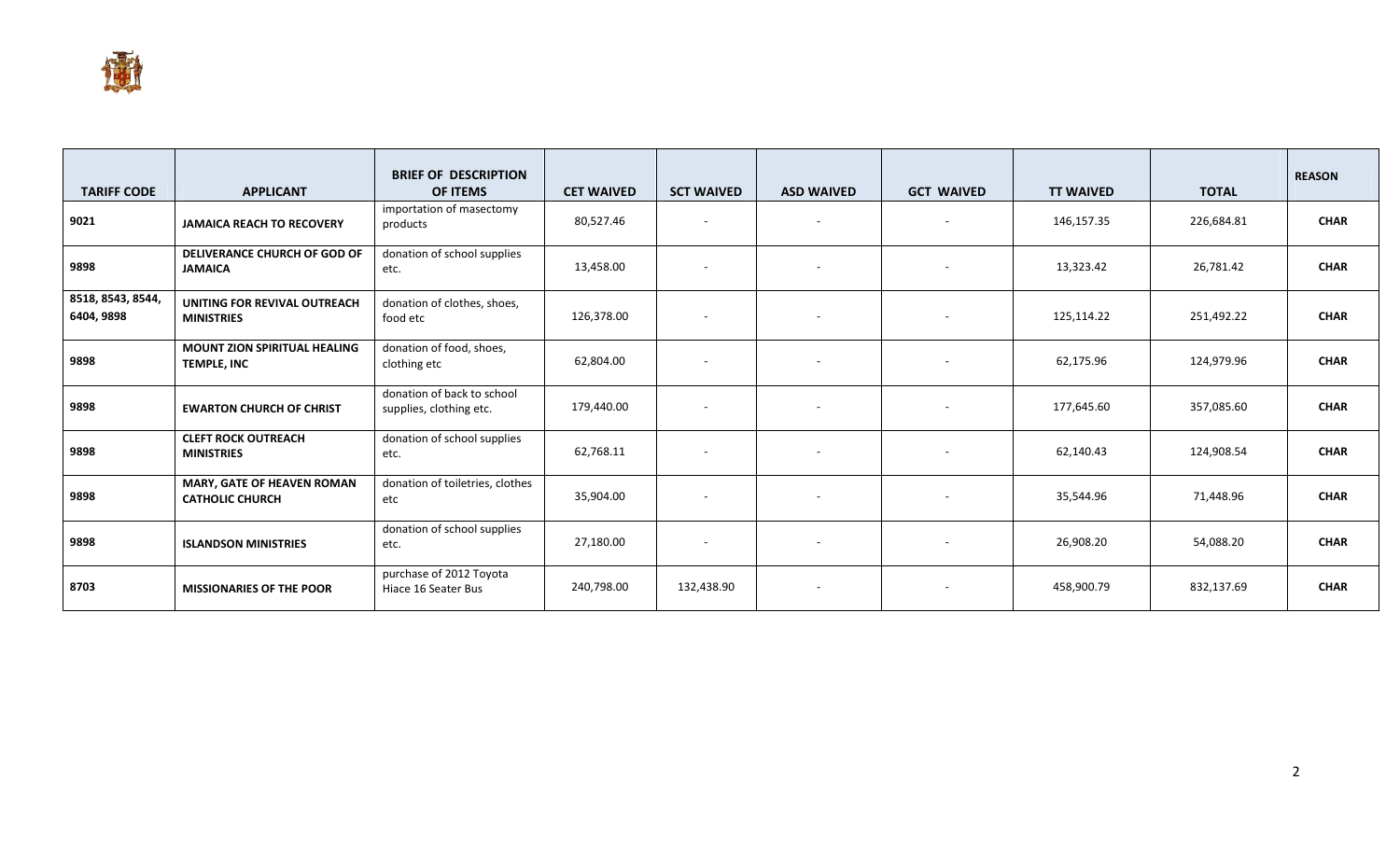

| <b>TARIFF CODE</b>                 | <b>APPLICANT</b>                                         | <b>BRIEF OF DESCRIPTION</b><br>OF ITEMS                                                                                                                                               | <b>CET WAIVED</b> | <b>SCT WAIVED</b>        | <b>ASD WAIVED</b>        | <b>GCT WAIVED</b>        | <b>TT WAIVED</b> | <b>TOTAL</b>  | <b>REASON</b> |
|------------------------------------|----------------------------------------------------------|---------------------------------------------------------------------------------------------------------------------------------------------------------------------------------------|-------------------|--------------------------|--------------------------|--------------------------|------------------|---------------|---------------|
| 6405                               | THE CARIBBEAN CHRISTIAN<br><b>CENTRE FOR DEAF</b>        | donation of 300 pairs of<br>shoes;<br>500 pairs of shoes                                                                                                                              | 78,349.20         | $\overline{\phantom{a}}$ | $\sim$                   |                          | 77,565.71        | 155,914.91    | <b>CHAR</b>   |
| 9898                               | <b>CHRIST LIGHT ASSEMBLIES</b>                           | donation of food, shoes,<br>clothing etc                                                                                                                                              | 10,782.00         | $\overline{\phantom{a}}$ |                          |                          | 10,674.18        | 21,456.18     | <b>CHAR</b>   |
| 4202, 6109, 2006,<br>9503,<br>6503 | <b>C.B. BUCKNOR</b>                                      | donation of school supplies<br>etc.                                                                                                                                                   | 86,256.00         | $\overline{\phantom{a}}$ | $\overline{a}$           |                          | 85,393.44        | 171,649.44    | <b>CHAR</b>   |
| 8519                               | <b>LILBERT JARRETT</b>                                   | purchase of special<br>computerized scanning and<br>reading appliance                                                                                                                 | 53,820.00         | $\overline{\phantom{a}}$ | $\overline{\phantom{a}}$ |                          | 53,281.80        | 107,101.80    | <b>CHAR</b>   |
|                                    | <b>CHINA HARBOUR COMPLETE</b><br>PLANT IMPORT AND EXPORT | purchase of vermeer<br>trenchers; material and<br>equipment                                                                                                                           | 28,156,380.60     | $\sim$                   |                          | $\overline{\phantom{a}}$ | 28,344,648.01    | 56,501,028.61 | GOV/CON       |
| 8536, 8504, 8538                   | <b>WIGTON WINDFARM LIMITED</b>                           | purchase of specialized parts                                                                                                                                                         | 305,200.86        | $\sim$                   |                          | $\overline{\phantom{a}}$ | 302,148.85       | 607,349.72    | GOV/CON       |
| 8702                               | <b>JAMAICA CONSTABULARY FORCE</b>                        | donation of a 2012 Nissan<br>Frontier: 2013 Toyota corolla<br>five Toyota Hilux; two Suzuki<br>Grand vitara; seven Nissan<br>urvan panel van; 2013 Toyota<br>corolla; two Toyota Rav4 | 6,252,727.16      | 7,503,272.59             |                          | ٠                        | 7,428,239.86     | 21,184,239.61 | GOV/INST      |
|                                    | <b>MINISTRY OF YOUTH AND</b><br><b>CULTURE</b>           | purchase of Two 2012 Nissan<br>Versa                                                                                                                                                  | 460,678.79        | 552,814.55               | $\overline{\phantom{a}}$ | $\sim$                   | 547,286.40       | 1,560,779.75  | GOV/INST      |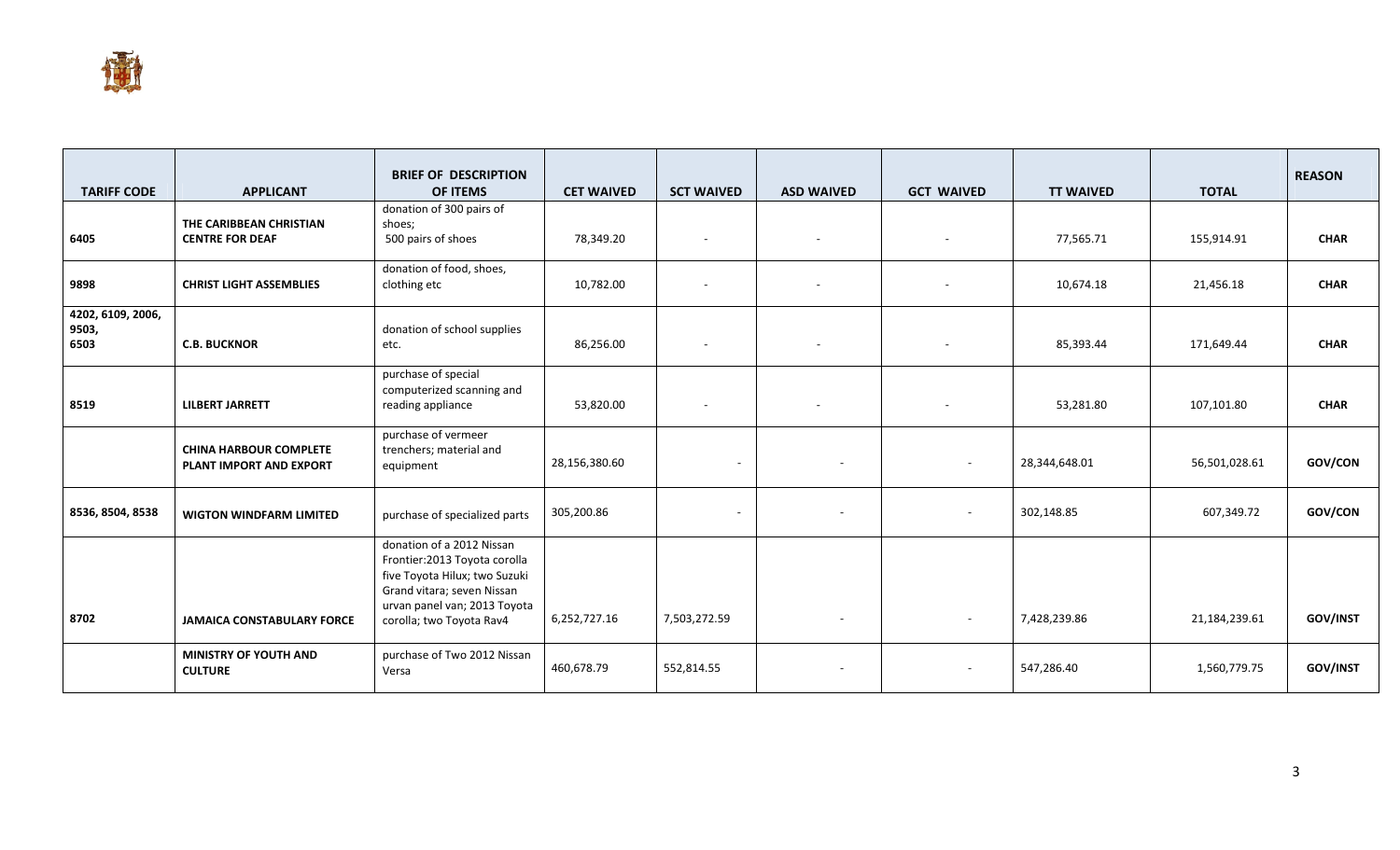

| <b>TARIFF CODE</b>                                                                             | <b>APPLICANT</b>                                          | <b>BRIEF OF DESCRIPTION</b><br>OF ITEMS                                              | <b>CET WAIVED</b>        | <b>SCT WAIVED</b>        | <b>ASD WAIVED</b>        | <b>GCT WAIVED</b>        | <b>TT WAIVED</b> | <b>TOTAL</b>  | <b>REASON</b>   |
|------------------------------------------------------------------------------------------------|-----------------------------------------------------------|--------------------------------------------------------------------------------------|--------------------------|--------------------------|--------------------------|--------------------------|------------------|---------------|-----------------|
| 6204, 6302, 6602,<br>8713, 9021, 9020,<br>9403, 8716,<br>9402, 8471, 6201,<br>6204, 6206, 9404 | MINISTRY OF LOCAL GOVERNMENT<br>AND COMMUNITY DEVELOPMENT | importation of one 40ft<br>container with hospital<br>supplies, medical supplies etc | 2,718,000.00             | $\overline{\phantom{a}}$ |                          | $\overline{\phantom{a}}$ | 2,690,820.00     | 5,408,820.00  | <b>GOV/INST</b> |
| 8703                                                                                           | <b>JUTC</b>                                               | purchase of four 2012 Suzuki<br>APV Wagons                                           | $\overline{\phantom{a}}$ | 314,214.66               |                          |                          | 311,072.51       | 625,287.17    | GOV/INST        |
|                                                                                                | <b>HONEY BUN LIMITED</b>                                  | assessment for Jan 2007 to<br>Dec. 2009                                              |                          | $\overline{\phantom{a}}$ |                          |                          | 31,720,623.36    | 31,720,623.36 | <b>OTHER</b>    |
| 8703                                                                                           | T.M. TRADERS LIMITED                                      | purchase of 2012 Toyota<br>Hiace 15 Seater Bus                                       | 193,163.52               | 63,743.96                |                          |                          | 368,121.38       | 625,028.86    | <b>OTHER</b>    |
| 8703                                                                                           | JOY M. SMITH                                              | purchase of one 2012 Toyota<br>Corolla                                               | $\overline{\phantom{a}}$ | 373,380.66               |                          |                          |                  | 373,380.66    | <b>OTHER</b>    |
| 8702                                                                                           | <b>SHARON A. CAREY</b>                                    | purchase of one 2012 Honda<br>CRV                                                    |                          | 518,808.28               |                          |                          |                  | 518,808.28    | <b>OTHER</b>    |
| 8704                                                                                           | <b>MRB TRADING LIMITED</b>                                | purchase of 2012 Toyota<br>Tacoma pick up                                            | 876,673.98               | 759,784.12               | $\overline{\phantom{a}}$ |                          | 752,186.27       | 2,388,644.37  | <b>OTHER</b>    |
| 8702                                                                                           | <b>BROADVISION LIMITED</b>                                | purchase of 2009 Toyota<br>Hiace Van                                                 | 287,040.00               | 344,448.00               | $\overline{\phantom{a}}$ |                          | 341,003.52       | 972,491.52    | <b>OTHER</b>    |
|                                                                                                | <b>FRANCISCAN SISTERS OF ALLEGANY</b>                     | transfer of land                                                                     | $\sim$                   | $\sim$                   |                          | 2,080,030.00             |                  | 2,080,030.00  | <b>OTHER</b>    |
| 8703                                                                                           | <b>ANGELA AMIR</b>                                        | purchase of 2013 Kia<br>Sportage                                                     | $\sim$                   | 461,007.36               |                          | $\overline{\phantom{a}}$ | 456,397.29       | 917,404.65    | <b>OTHER</b>    |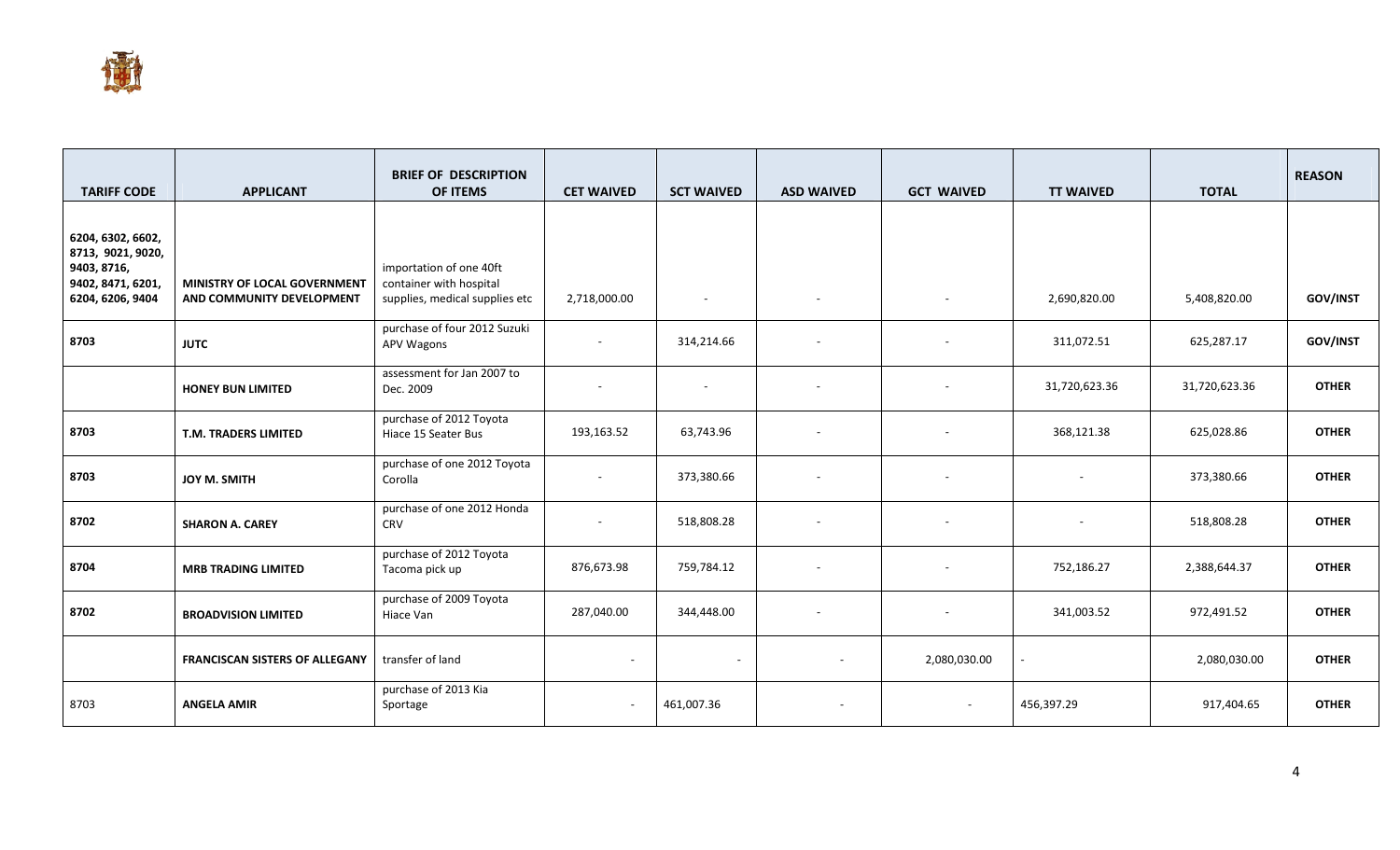

| <b>TARIFF CODE</b> | <b>APPLICANT</b>                                       | <b>BRIEF OF DESCRIPTION</b><br>OF ITEMS   | <b>CET WAIVED</b>        | <b>SCT WAIVED</b>        | <b>ASD WAIVED</b>        | <b>GCT WAIVED</b> | <b>TT WAIVED</b> | <b>TOTAL</b> | <b>REASON</b> |
|--------------------|--------------------------------------------------------|-------------------------------------------|--------------------------|--------------------------|--------------------------|-------------------|------------------|--------------|---------------|
| 2202               | <b>CUBANA DISTRIBUTORS TRADING</b><br><b>LIMITED</b>   | importation of Malta Drinks               | $\sim$                   | $\sim$                   | $\sim$                   |                   | 261,478.66       | 261,478.66   | <b>OTHER</b>  |
| 8702               | <b>AUDLEY GORDON</b>                                   | purchase of a 2012 Toyota<br>Land Cruiser |                          | 737,180.93               |                          |                   | 729,809.12       | 1,466,990.05 | <b>OTHER</b>  |
| 742/010            | SPURGEON GOODEN TO COPPA<br><b>FINDLAY</b>             | interest and penalty on<br>property       |                          | $\overline{\phantom{a}}$ |                          | 78,020.00         |                  | 78,020.00    | OTHER/LAMP    |
| 742/010            | <b>CALEB FOSTER TO OVISTER ROWE</b>                    | interest and penalty on<br>property       |                          |                          |                          | 35,020.00         |                  | 35,020.00    | OTHER/LAMP    |
| 742/010            | <b>OSWALD BAILEY TO MELVIN SCOTT</b>                   | interest and penalty on<br>property       |                          |                          |                          | 57,770.00         |                  | 57,770.00    | OTHER/LAMP    |
| 742/010            | <b>FLORENCE MILLER TO COMPTON</b><br><b>ROBINSON</b>   | interest and penalty on<br>property       | $\sim$                   | $\sim$                   |                          | 43,020.00         |                  | 43,020.00    | OTHER/LAMP    |
| 742/010            | <b>EGBERT CAMPBELL TO SHERON</b><br><b>CARTER</b>      | interest and penalty on<br>property       | $\overline{\phantom{a}}$ | ٠                        |                          | 68,270.00         |                  | 68,270.00    | OTHER/LAMP    |
| 742/010            | INA DOSWELL ET AL TO JULIET<br><b>MYERS</b>            | interest and penalty on<br>property       | $\overline{\phantom{a}}$ | ٠                        |                          | 42,020.00         |                  | 42,020.00    | OTHER/LAMP    |
| 742/010            | <b>GRACE FRANCIS TO CARL BERRY</b>                     | interest and penalty on<br>property       | $\sim$                   | $\overline{\phantom{a}}$ |                          | 31,020.00         |                  | 31,020.00    | OTHER/LAMP    |
| 742/010            | <b>CLARENCE CORNWALL TO ROBERT</b><br><b>PENNICOKE</b> | interest and penalty on<br>property       | $\sim$                   | ٠                        | $\overline{\phantom{a}}$ | 9,770.00          |                  | 9,770.00     | OTHER/LAMP    |
| 742/010            | <b>GARFIELD WILLIAMS TO KLENERT</b><br><b>BRUCE</b>    | interest and penalty on<br>property       | $\sim$                   | $\overline{\phantom{a}}$ |                          | 9,770.00          |                  | 9,770.00     | OTHER/LAMP    |
| 742/010            | LEAFORD MCLIESH TO PAUL DEERR<br>ET AL                 | interest and penalty on<br>property       | $\overline{\phantom{a}}$ | $\overline{\phantom{a}}$ |                          | 56,020.00         |                  | 56,020.00    | OTHER/LAMP    |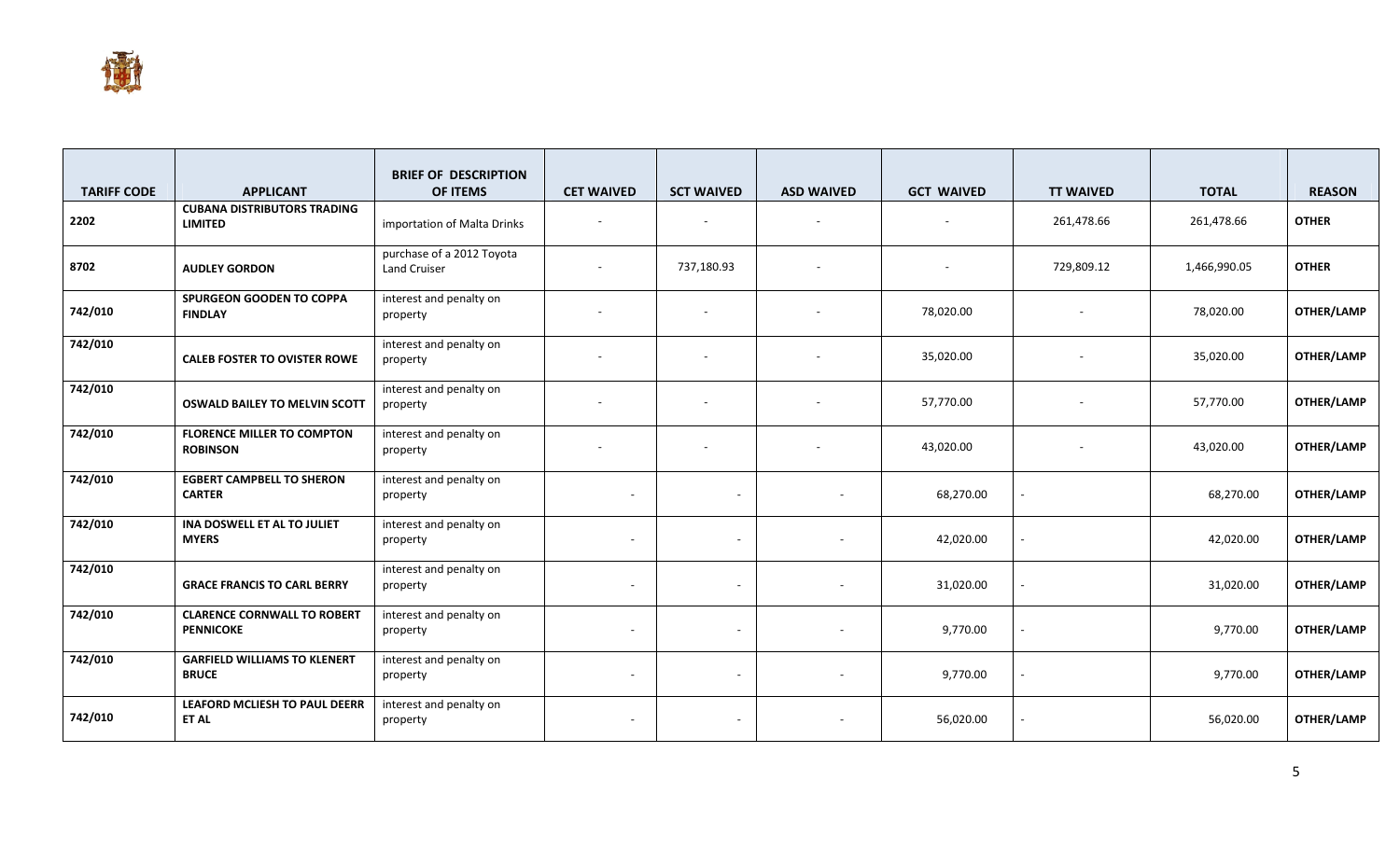

|                    |                                                       | <b>BRIEF OF DESCRIPTION</b>                                                        |                          |                          |                   |                          |                  |               |                   |
|--------------------|-------------------------------------------------------|------------------------------------------------------------------------------------|--------------------------|--------------------------|-------------------|--------------------------|------------------|---------------|-------------------|
| <b>TARIFF CODE</b> | <b>APPLICANT</b>                                      | OF ITEMS                                                                           | <b>CET WAIVED</b>        | <b>SCT WAIVED</b>        | <b>ASD WAIVED</b> | <b>GCT WAIVED</b>        | <b>TT WAIVED</b> | <b>TOTAL</b>  | <b>REASON</b>     |
| 742/010            | <b>CLIVE ABSALAM TO ENA HEWITT</b>                    | interest and penalty on<br>property                                                | $\overline{\phantom{a}}$ | $\overline{\phantom{a}}$ |                   | 12,620.00                |                  | 12,620.00     | OTHER/LAMP        |
| 1104               | <b>GK FOODS AND SERVICES LIMITED</b>                  | importation of yellow Corn<br>Thin pregelatinized flakes;<br>Yellow arepa Cornmeal | $\sim$                   | $\overline{\phantom{a}}$ | 1,015,557.07      | $\sim$                   |                  | 1,015,557.07  | <b>OTHER/AGRI</b> |
| 0201               | <b>TASTEE LIMITED</b>                                 | importation of 42,000 lbs of<br>Beef trimmings                                     | 3,015,936.00             | $\blacksquare$           | 2,940,522.52      |                          |                  | 5,956,458.52  | OTHER/AGRI        |
| 8438               | <b>AROSA LIMITED</b>                                  | purchase of machinery and<br>equipment                                             |                          | $\overline{\phantom{a}}$ |                   | $\sim$                   | 2,796,738.52     | 2,796,738.52  | OTHER/MAN         |
| 8422               | <b>BLUE POWER GROUP LIMITED</b>                       | purchase of machinery and<br>equipment                                             | $\sim$                   | $\overline{\phantom{a}}$ |                   | $\sim$                   | 955,842.59       | 955,842.59    | OTHER/MAN         |
| 8414, 8419         | <b>CARIBBEAN FOODS LIMITED</b>                        | purchase of machinery and<br>equipment                                             | $\overline{\phantom{a}}$ | $\overline{\phantom{a}}$ | $\sim$            | $\overline{\phantom{a}}$ | 449,242.99       | 449,242.99    | <b>OTHER/MAN</b>  |
| 8443               | <b>INNOVATIVE SIGNS AND AWNINGS</b><br><b>LIMITED</b> | purchase of machinery and<br>equipment                                             | $\overline{\phantom{a}}$ | $\overline{\phantom{a}}$ |                   | $\overline{\phantom{a}}$ | 3,196,106.42     | 3,196,106.42  | OTHER/MAN         |
| 8443               | PHOENIX PRINTERY LIMITED                              | purchase of machinery and<br>equipment                                             | $\overline{\phantom{a}}$ | $\sim$                   |                   | $\sim$                   | 5,296,896.00     | 5,296,896.00  | OTHER/MAN         |
| 8465               | <b>DOUGALL FLOORING LIMITED</b>                       | purchase of machinery and<br>equipment                                             | $\overline{\phantom{a}}$ | $\overline{\phantom{a}}$ |                   |                          |                  |               | OTHER/MAN         |
| 9022, 9018         | <b>ELITE DIAGNOSTIC LIMITED</b>                       | importation of medical<br>diagnostic<br>imagining equipment                        | 15,946,462.70            | $\overline{\phantom{a}}$ |                   |                          | 28,942,829.80    | 44,889,292.50 | OTHER/TOUR        |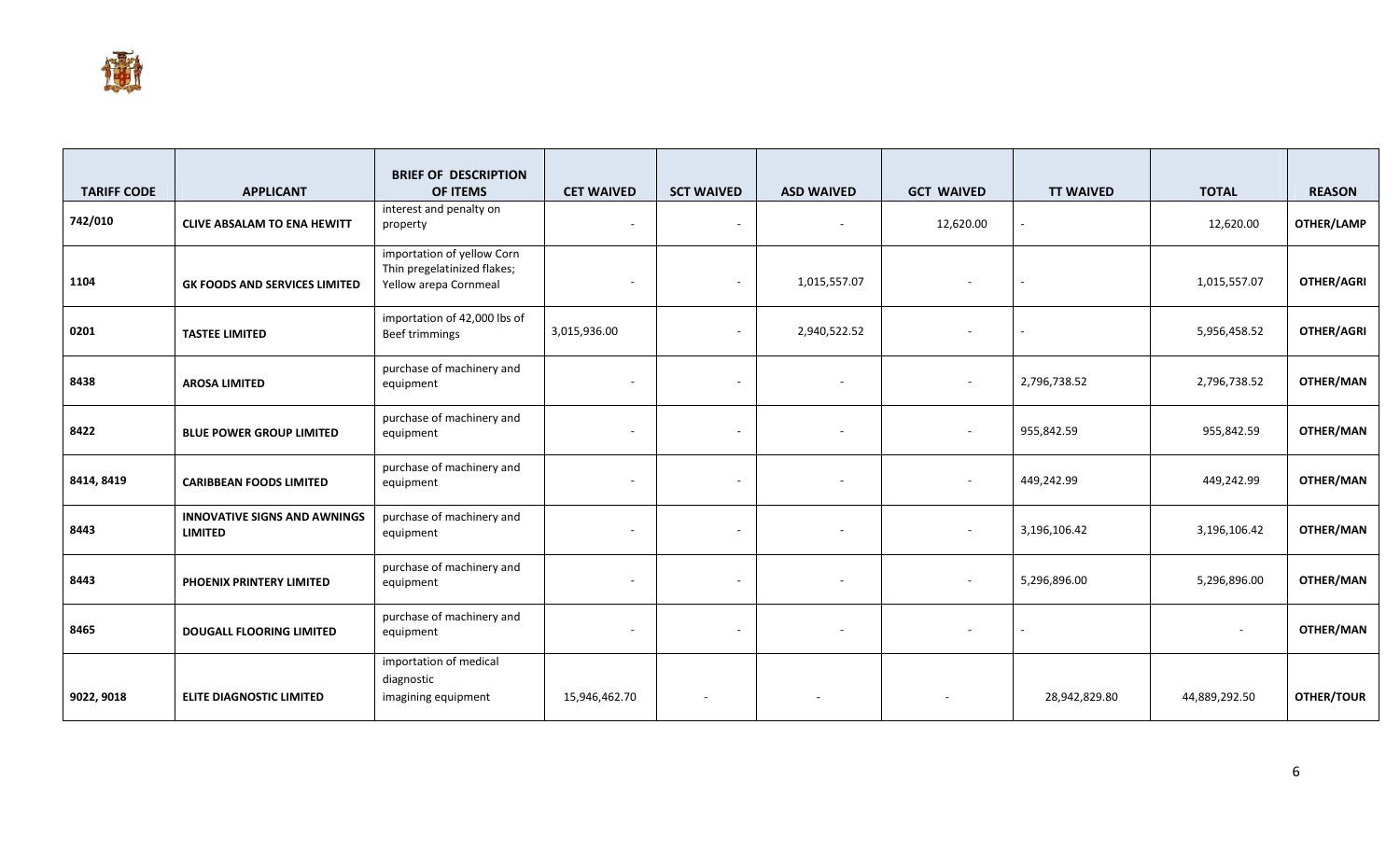

| <b>TARIFF CODE</b> | <b>APPLICANT</b>                | <b>BRIEF OF DESCRIPTION</b><br><b>OF ITEMS</b> | <b>CET WAIVED</b> | <b>SCT WAIVED</b> | <b>ASD WAIVED</b>        | <b>GCT WAIVED</b>        | <b>TT WAIVED</b> | <b>TOTAL</b>             | <b>REASON</b>     |
|--------------------|---------------------------------|------------------------------------------------|-------------------|-------------------|--------------------------|--------------------------|------------------|--------------------------|-------------------|
| 4202, 6302, 9206,  |                                 |                                                |                   |                   |                          |                          |                  |                          |                   |
| 3304, 3808, 4911,  |                                 |                                                |                   |                   |                          |                          |                  |                          |                   |
| 4820, 6911,        | PRIYA CHAN - QUESTEX MEDIA      | importation of promotional                     |                   |                   |                          |                          |                  |                          |                   |
| 3926, 8525         | <b>GROUP</b>                    | items                                          | <b>CONTRACTOR</b> |                   | $\overline{\phantom{a}}$ | $\overline{\phantom{a}}$ |                  | $\overline{\phantom{0}}$ | <b>OTHER/TOUR</b> |
|                    |                                 |                                                |                   |                   |                          |                          |                  |                          |                   |
|                    |                                 | purchase of two 2012 Toyota                    |                   |                   |                          |                          |                  |                          |                   |
|                    |                                 | Corolla and one 2012 Toyota                    |                   |                   |                          |                          |                  |                          |                   |
| 8703               | <b>SALEM MOTORS CO. LIMITED</b> | Yaris                                          | 752,727.36        | 451,636.42        | $\overline{\phantom{a}}$ |                          |                  | 1,204,363.78             | <b>OTHER/TOUR</b> |
|                    |                                 |                                                |                   |                   |                          |                          |                  |                          |                   |
| <b>TOTAL</b>       |                                 |                                                | 95,403,444.85     | 15,133,138.10     | 3,956,079.59             | 2,523,350.00             | 152,905,149.09   | 269,921,161.63           |                   |